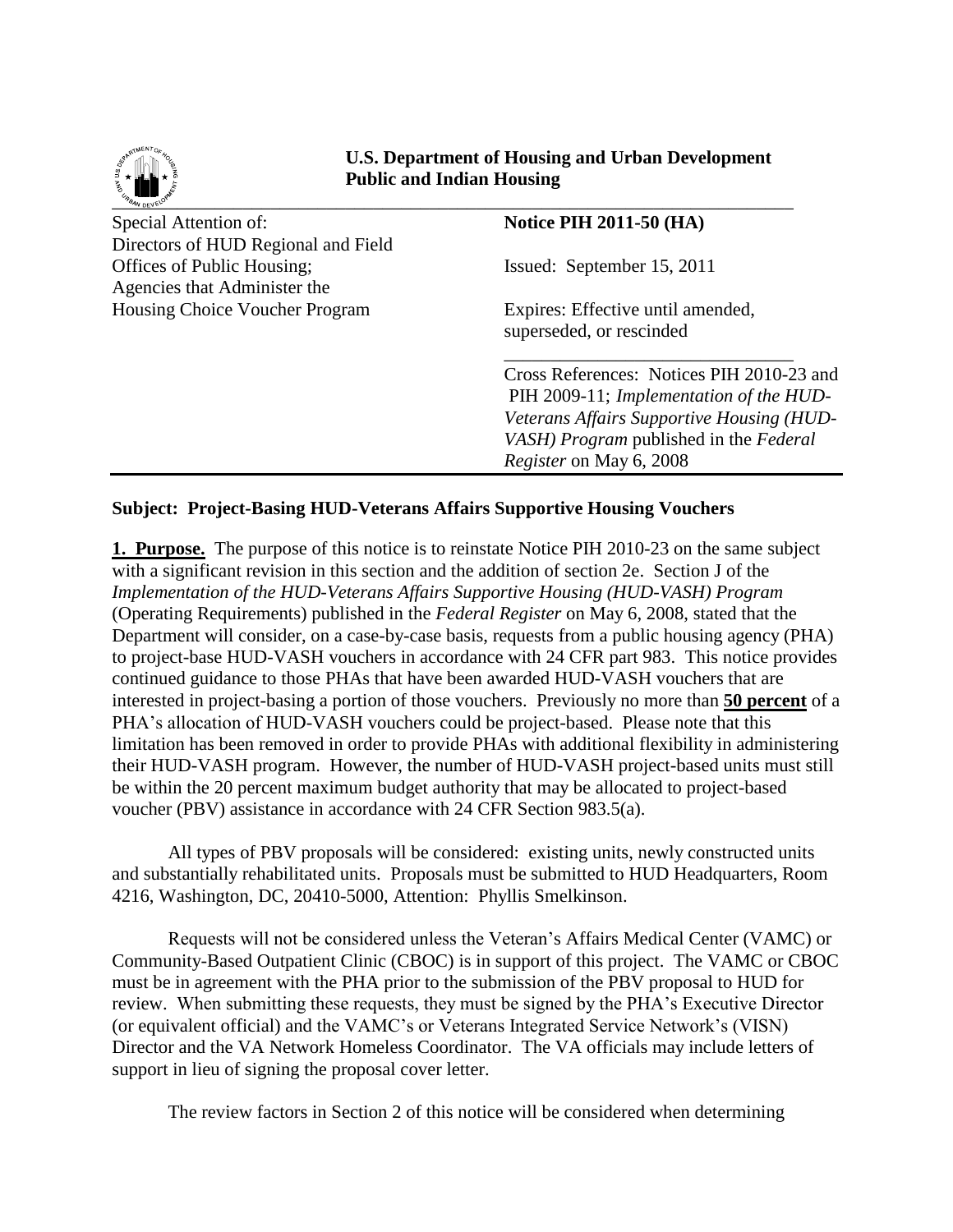whether to approve a request received under this notice. In addition, the impact such an approval will have on a HUD-VASH family's right to mobility will also be considered. Final decisions regarding approval of PBV proposals will be made by HUD Headquarters and the HUD-VASH Program leadership at the VA Central Office.

**2. Review Factors.** The following factors must be addressed. Please note that the PHA's obligation to review all items mandated by the PBV regulation is unaffected by the submission requirements detailed in this section.

- **a.** An explanation of why the PHA is proposing to project-base HUD-VASH vouchers rather than providing tenant-based assistance.
- **b.** A description of challenges voucher holders (and HUD-VASH voucher holders, in particular) face in the local rental market. This would include the success rate for HUD-VASH voucher holders (the number of vouchers issued that leased up within a period defined by the PHA) and the utilization rate reflected on the PHA's latest Section Eight Management Assessment Program score, or the calendar year rate, whichever is more recent.
- **c.** For newly constructed/substantially rehabilitated units, the length of time HUD-VASH vouchers would be shelved (not utilized) while waiting for the PBV units to be completed.
- **d.** A description of the proposed project including the following data:
	- i. Total number of proposed PBV units and buildings in the project;
	- ii. Poverty rate of the census tract in which the site is located;
	- iii. PHA Plan and Administrative Plan policies on deconcentrating poverty and expanding housing and economic opportunities, if applicable to the census tract's poverty rate (see 24 CFR Section  $983.57(b)(1)$ );
	- iv. Any HUD-VASH related supportive services on or near the premises of the proposed site; and
	- v. Accessibility of the proposed site to the VAMC or CBOC, transportation, and social and medical services.
- **e.** In regard to Section 3 below, documentation of the PHA's ability to provide HUD-VASH tenant-based or regular tenant-based vouchers (if the participant no longer needs case management) if the family wants to move from its PBV unit after 12 months. Also, HUD will consider the PHA's leasing rates in both the regular and HUD-VASH program when determining whether HUD-VASH families will be able to move from their PBV units after 12 months with or without case management.
- **f.** For all projects, a statement confirming that the project was selected in accordance with 24 CFR § 983.51, *Owner Proposal Selection Procedures.*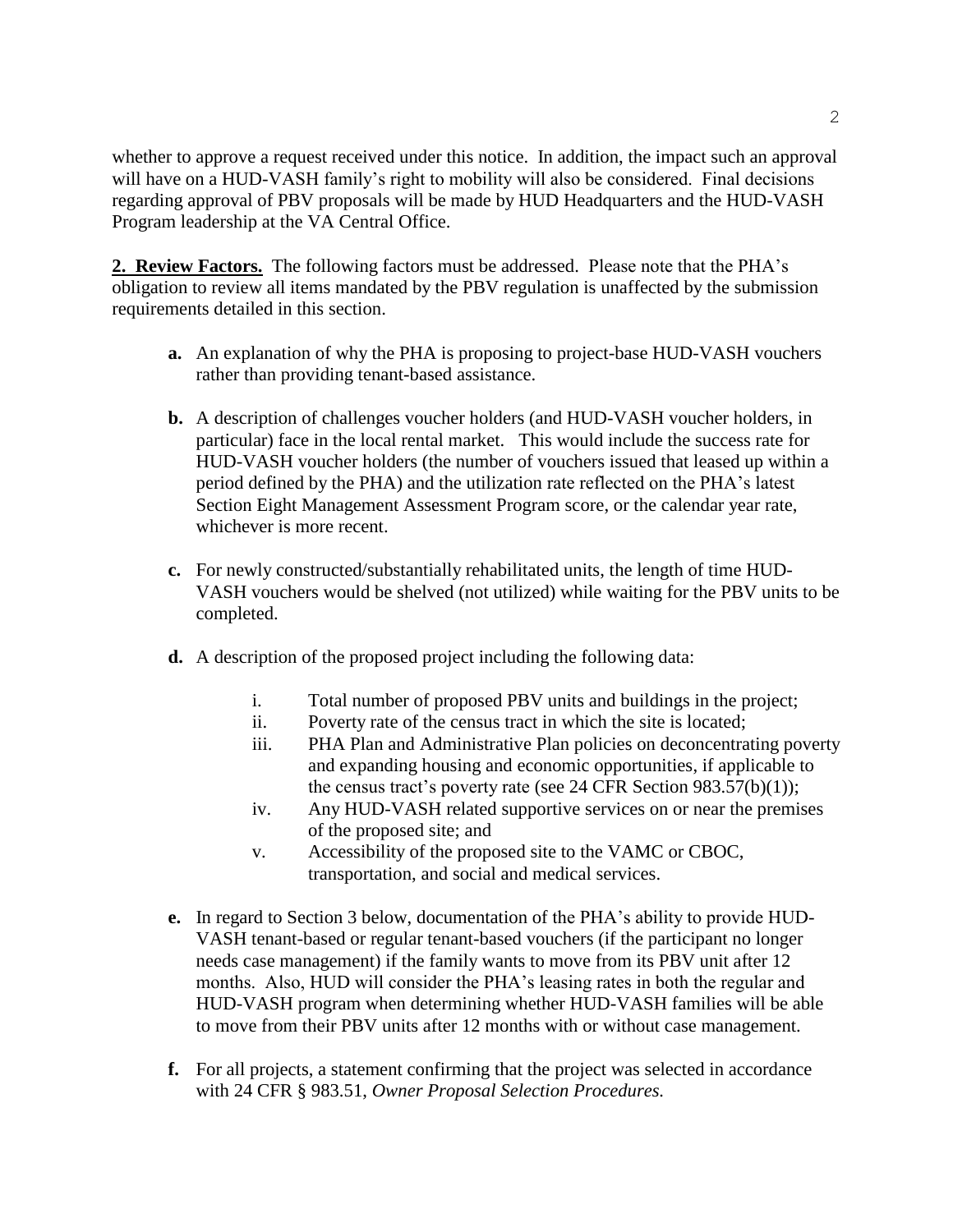## **3. Continued Assistance for Families that Move from Project-Based Units.**

In accordance with 24 CFR Section 983.260(a) and the lease, the family may terminate the assisted lease anytime after the first year of occupancy. In 24 CFR Section 983.260(b) it is further stated that if the family has elected to terminate the lease in this manner, the PHA must offer the family the opportunity for continued tenant-based rental assistance in the form of either assistance under the voucher program or other comparable tenant-based rental assistance as defined in 24 CFR Section 983.3 This section states that comparable rental assistance would be a subsidy or other means to enable a family to obtain decent housing in the PHA jurisdiction renting at a gross rent that is not more than 40 percent of the family's adjusted monthly income. However, in accordance with 24 CFR Section 983.260(c), **before** providing notice to terminate the lease (with a copy to the PHA), the family must contact the PHA to request comparable tenant-based rental assistance if the family wishes to move with continued assistance; if a voucher or other comparable tenant-based rental assistance is not immediately available, the PHA must give the family priority to receive the next available opportunity for continued tenantbased rental assistance.

In accordance with section g. of the Operating Requirements, as a condition of PBV rental assistance, a HUD-VASH family must receive case management services from the VAMC or CBOC; however, a VAMC or CBOC determination that the participant family no longer requires case management is not grounds for termination of assistance. In such cases where a HUD-VASH family wishes to move from its PBV unit, at its option, the PHA may offer the family continued HCV assistance through one of its regular vouchers to free up the HUD-VASH voucher for another eligible family referred by the VAMC or CBOC.

Where case management is still required, tenant-based rental assistance will be limited to jurisdictions where VAMC or CBOC case management services are available as defined in section II.f. of the Operating Requirements and any other applicable notices.

However, to ensure that all PBV units under a housing assistance payments contract remain continuously funded, the following must be implemented when a HUD-VASH family is eligible to move from its PBV unit and there is no other comparable tenant-based rental assistance to offer the family:

- a. If a HUD-VASH tenant-based voucher is not available at the time the family wants (and is eligible) to move, the PHA could require the family to wait for a HUD-VASH tenant-based voucher for a period not to exceed 180 days;
- b. If a HUD-VASH tenant-based voucher is still not available after that period of time, the family must be allowed to move with its HUD-VASH voucher and the PHA would be required to replace the assistance in the PBV unit with one of its regular vouchers unless the PHA and owner agree to remove the unit from the HAP contract;